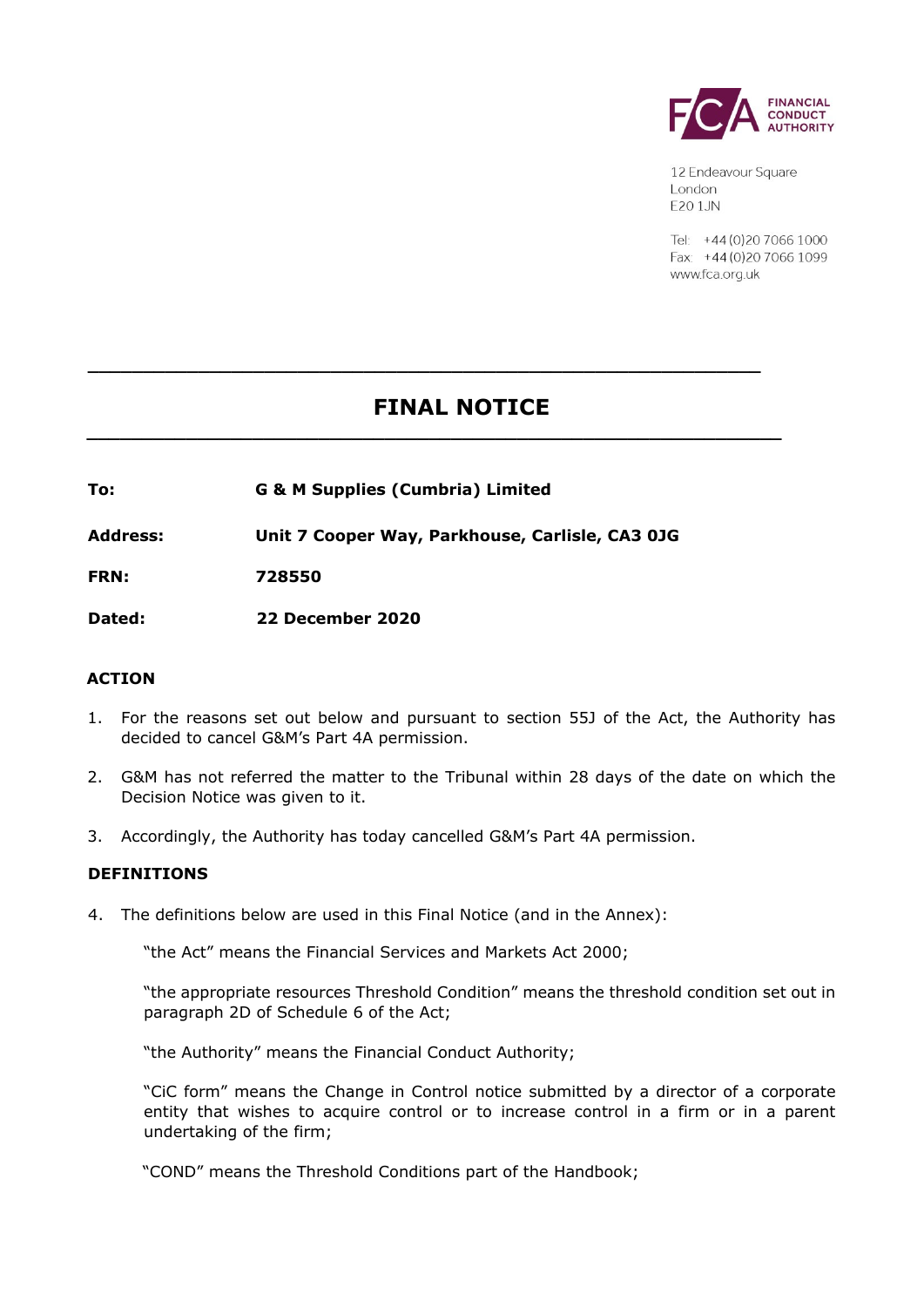"the Decision Notice" means the decision notice given to G&M dated 6 November 2020;

"DEPP" means the Authority's Decision Procedure and Penalties manual;

"EG" means the Enforcement Guide;

"Form A" means the application to perform controlled functions including senior management functions;

"Form C" means the notice of ceasing to perform controlled functions including senior management functions;

"G&M" means G & M Supplies (Cumbria) Limited;

"G&M's Part 4A permission" means the permission granted by the Authority to G&M under the Act;

"the Handbook" means the Authority's Handbook of rules and guidance;

"the Principles" means the Authority's Principles for Businesses;

"the RDC" means the Authority's Regulatory Decisions Committee;

"the suitability Threshold Condition" means the threshold condition set out in paragraph 2E of Schedule 6 to the Act;

"the Threshold Conditions" means the threshold conditions set out in Schedule 6 to the Act; and

"the Tribunal" means the Upper Tribunal (Tax and Chancery Chamber).

#### **RELEVANT STATUTORY PROVISIONS**

5. The statutory and regulatory provisions relevant to this Notice are set out in the Annex.

#### **SUMMARY OF THE REASONS**

- 6. The Authority has concluded, on the basis of the facts and matters set out below, that G&M is failing to satisfy the suitability Threshold Condition, in that the Authority is not satisfied that G&M is a fit and proper person having regard to all the circumstances. Specifically, G&M had failed to be open and co-operative in all its dealings with the Authority, and as a result, the Authority is not satisfied that G&M's business is being, or will be, managed in such a way as to ensure that its affairs will be conducted in a sound and prudent manner.
- 7. The Authority has also concluded that G&M is failing to satisfy the appropriate resources Threshold Condition, in that the Authority is not satisfied that G&M has appropriate nonfinancial resources in relation to the regulated activities that it carries on or seeks to carry on. Specifically, G&M has failed to submit an application to appoint an approved person to carry out the necessary senior management functions.

## **FACTS AND MATTERS**

8. G&M was authorised by the Authority on 24 December 2015 to conduct credit broking activities.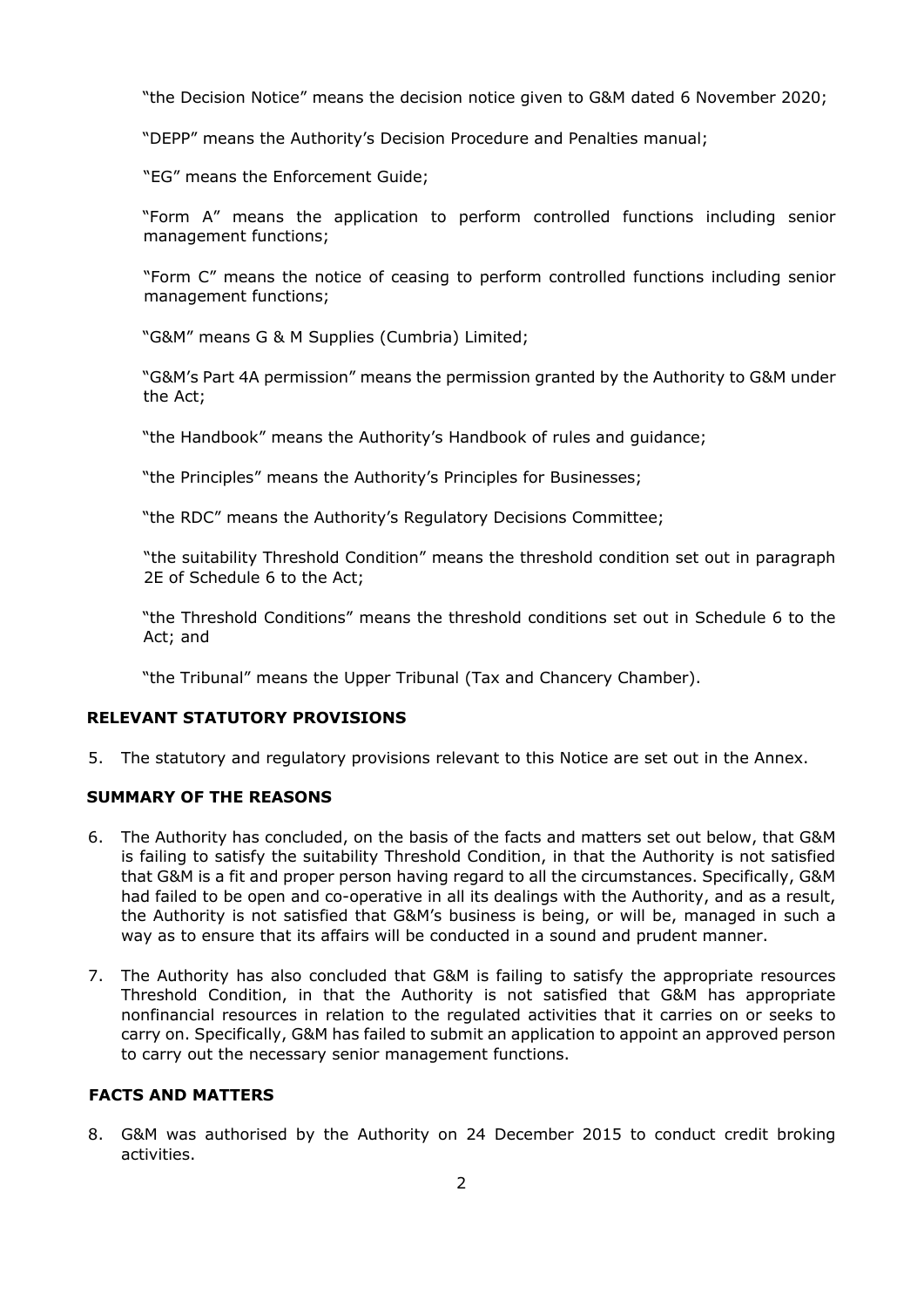- 9. G&M has failed to co-operate with the Authority in that it has failed to respond adequately to repeated correspondence from the Authority requesting that:
	- a. G&M completes and submits a Form A and Form C. The Authority considers that G&M no longer has an approved person in place. In order to remove the previous approved person G&M was required to complete and submit a Form C. As a consequence, G&M was also required to complete and submit a Form A in order to appoint an appropriate individual to hold the relevant senior management functions. By failing to submit a Form A, G&M is failing to appoint an approved person holding the necessary senior management function in line with the regulated activities that it carries on or seeks to carry on.
	- b. G&M completes and submits a CiC form. The Authority considers that G&M has undertaken a CiC. As no CiC form has been completed and submitted, the Authority considers G&M to be in breach of its legal requirement to appropriately notify in writing the Authority prior to the change in control taking effect.
	- c. G&M takes specific actions, including updating the contact details held by the Authority on the Authority's records.

#### **PROCEDURAL MATTERS**

- 10. This Final Notice given to G&M in accordance with section 390(1) of the Act.
- 11. The following paragraphs are important.

#### **Decision maker**

12. This decision which gave rise to the obligation to give this Final Notice was made by the RDC.

#### **Publicity**

- 13. This decision which gave rise to the obligation to give this Final Notice was made by the RDC.
- 14. The Authority must publish such information about which this Final Notice relates as the Authority considers appropriate. The information may be published in such manner as the Authority considers appropriate. However, the Authority may not publish information if such information would, in the opinion of the Authority, be unfair to G&M or prejudicial to the interests of consumers.
- 15. The Authority intends to publish such information about the matter to which this Final Notice relates as it considers appropriate.

### **Contact**

16. The Authority intends to publish such information about the matter to which this Final Notice relates as it considers appropriate.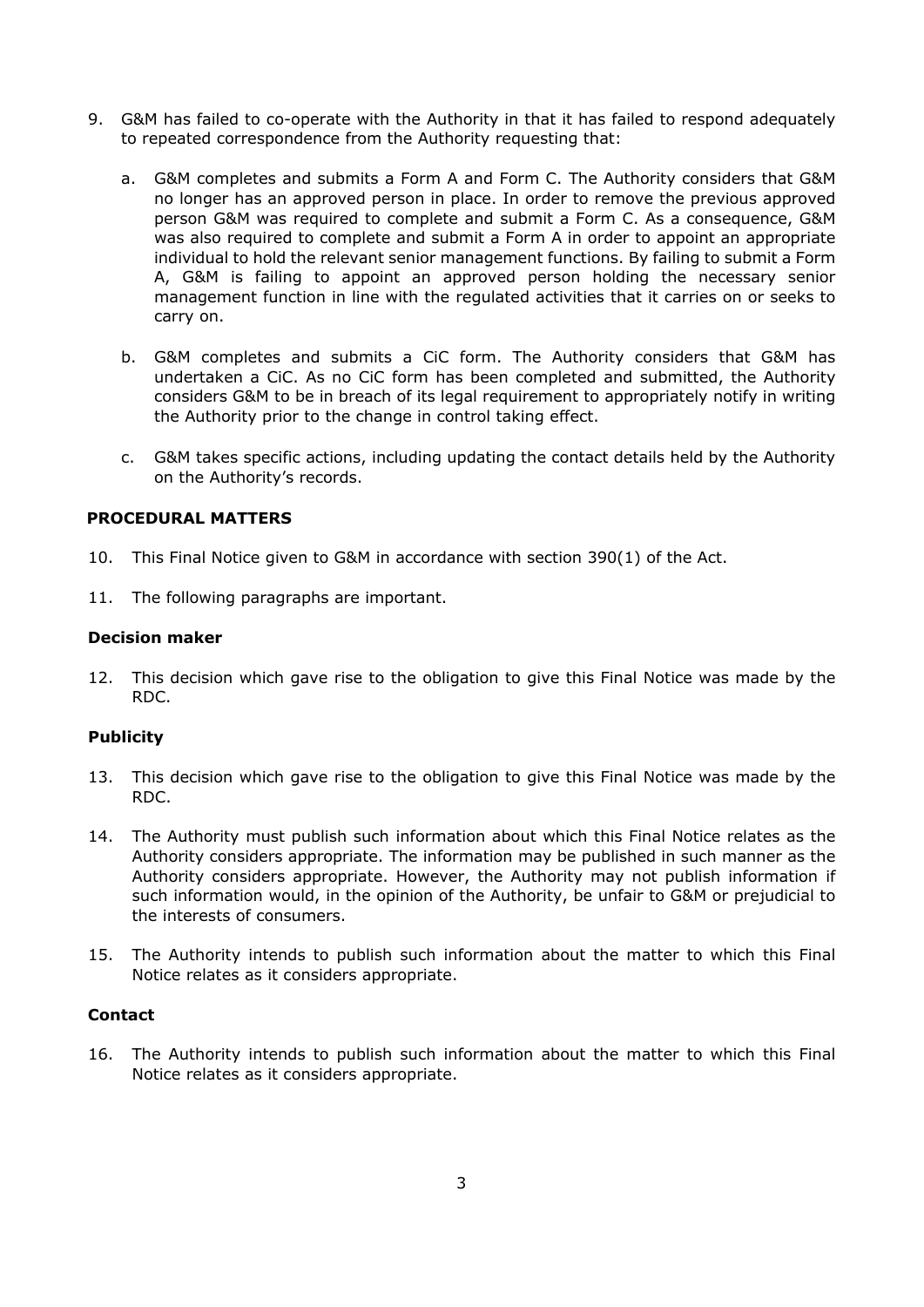17. For more information concerning this matter generally, G&M should contact Allen Kontos at the Authority (direct line: 020 7066 1634)

**Anna Couzens Enforcement and Market Oversight Division**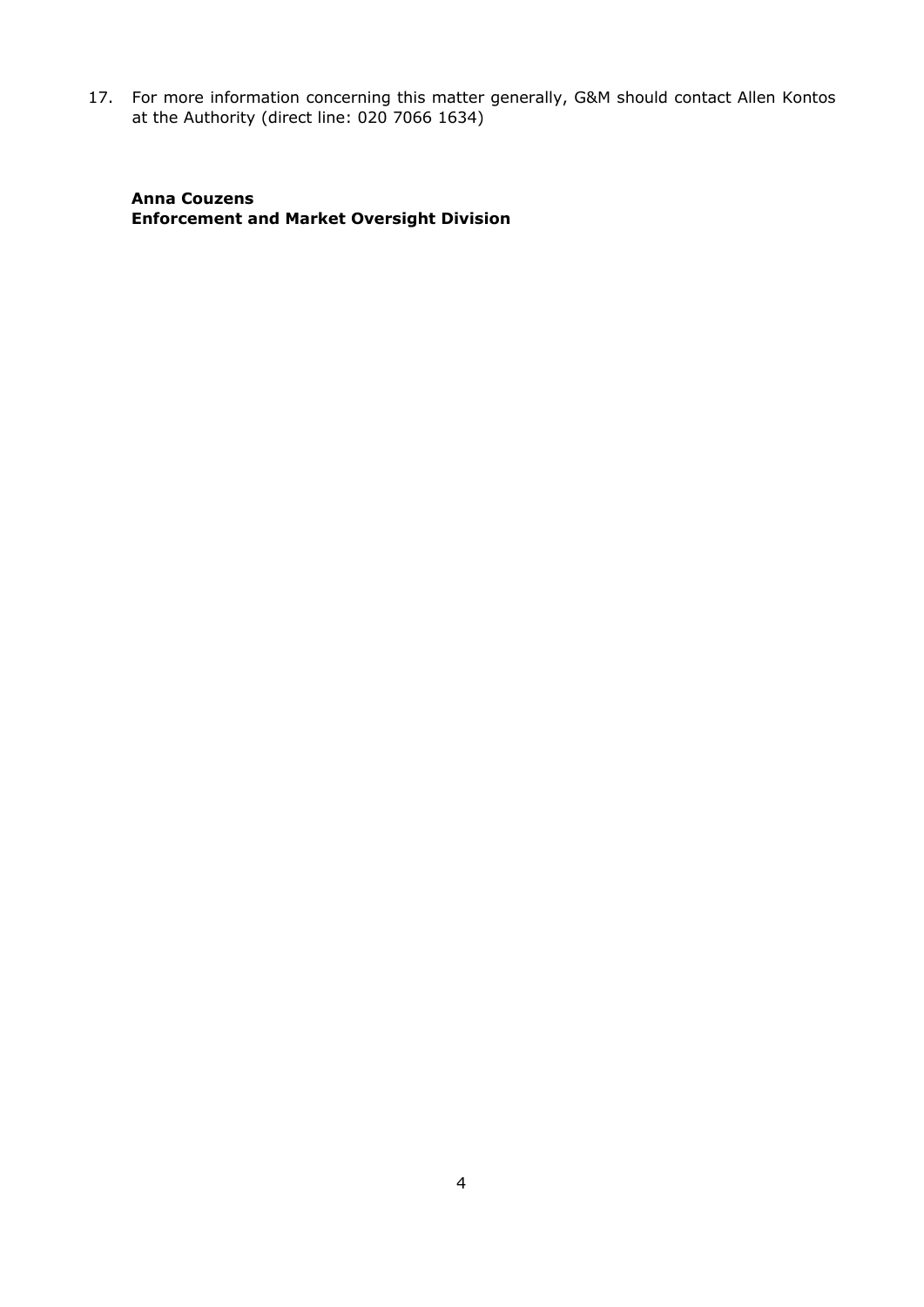## **ANNEX**

## **RELEVANT STATUTORY PROVISIONS**

- 1. The Authority's operational objectives established in section 1B of the Act include protecting and enhancing the integrity of the UK financial system and securing an appropriate degree of protection for consumers.
- 2. The Authority is authorised by section 55J of the Act to cancel an authorised person's Part 4A permission, where it appears to the Authority that such a person is failing to satisfy the Threshold Conditions.
- 3. The appropriate resources Threshold Condition provides that the resources of a person ("A") must be appropriate in relation to the regulated activities that A carries on or seeks to carry on.
- 4. The suitability Threshold Condition provides, in relation to a person ("A") carrying on or seeking to carry on regulated activities which do not consist of or include a PRA-regulated activity, that:

"A must be a fit and proper person having regard to all the circumstances, including – […]

(f) whether A's business is being, or is to be, managed in such a way as to ensure that its affairs will be conducted in a sound and prudent manner."

## **RELEVANT HANDBOOK AND OTHER REGULATORY PROVISIONS**

5. In exercising its power to cancel a firm's Part 4A permission, the Authority must have regard to the regulatory requirements and guidance published in the Handbook and in regulatory guides, such as EG. The relevant main considerations in relation to the action specified in above are set out below.

#### **Relevant Principle**

6. Principle 11 requires a firm to deal with its regulators in an open and co-operative way, and to disclose to the Authority appropriately anything relating to the firm of which the Authority would reasonably expect notice.

#### **Guidance concerning the suitability Threshold Condition**

7. Guidance on the Threshold Conditions is set out in COND.

#### COND 2.4 – Appropriate resources: Paragraph 2D of Schedule 6 to the Act

- 8. COND 2.4.1A UK states "The resources of A must be appropriate in relation to the regulated activities that A carries on or seeks to carry on."
- 9. COND 2.4.1A UK states "The matters which are relevant in determining whether A has appropriate non-financial resources include:
	- the skills and experience of those who manage A's affairs;